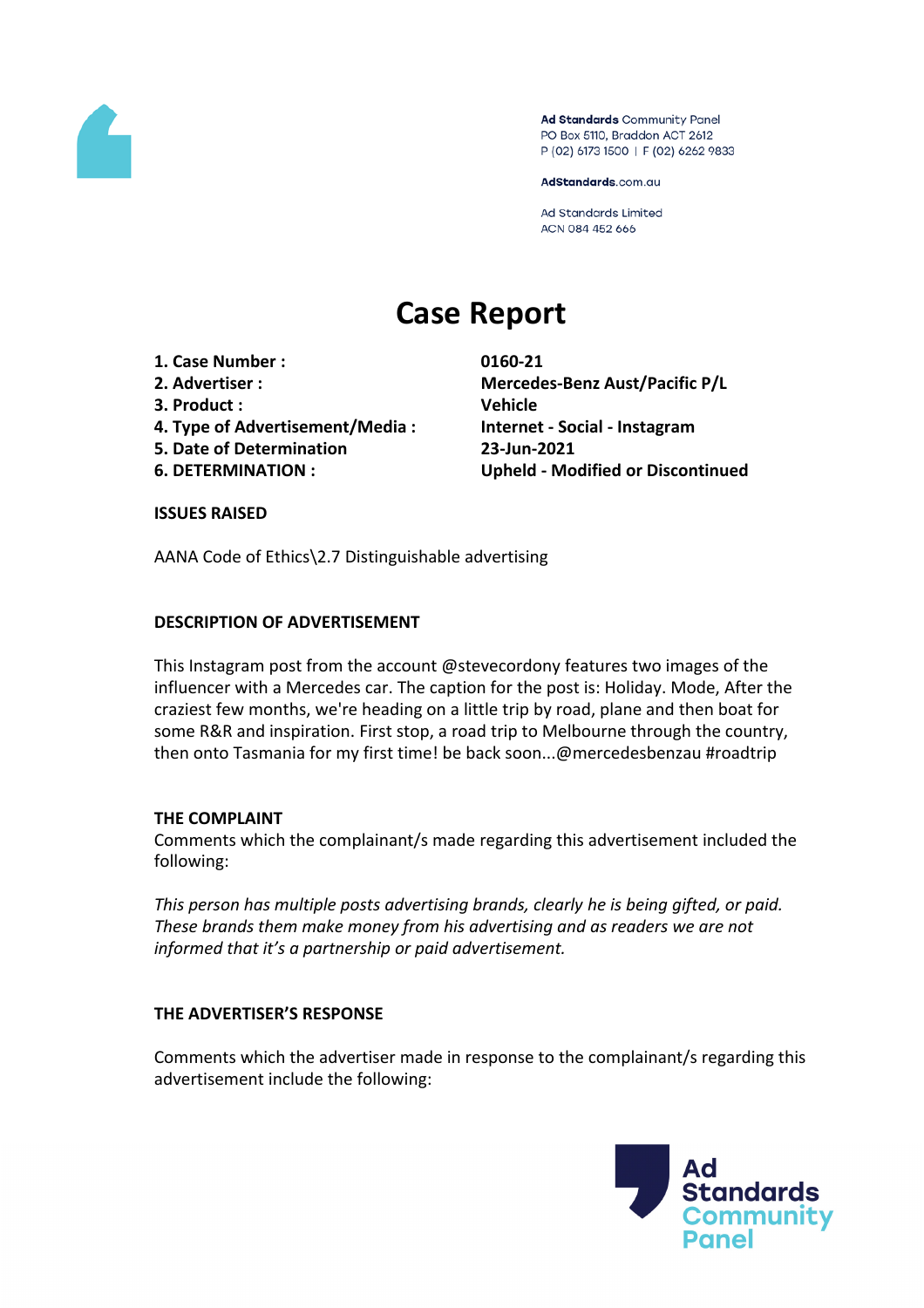

*Thank you for drawing to our attention the Instagram post of Steve Cordony dated 12 May featuring Mercedes-Benz vehicle bearing registration EIH 49N (Post). An extract of the two images that make up the Post can be found at Annexure A.*

*MBAuP's involvement with Mr Cordony*

*Generally speaking, there is an informal, verbal arrangement in place between Mercedes-Benz Australia/Pacific (MBAuP) and Mr Cordony whereby MBAuP lends Mr Cordony Mercedes-Benz vehicles on an ad-hoc basis which arose after we first featured Mr Cordony in our magazine in mid-2020.*

*On occasion, MBAuP enters into vehicle loan agreements with Mr Cordony, which are written, bare leasing agreements that do not contain marketing or promotional obligations or consideration.*

## *The Code*

*We refer to section 2.7 of the AANA Code of Ethics effective 1 February 2021 (Code) regarding Clearly Distinguishable Advertising.*

*MBAuP understands that pursuant to section 2.7 of the Code, the responsibility for developing content that is aligned to the Code falls to the advertiser, being the brand owner who 'has control over the relevant material and whose products or services are being promoted.'*

*The Post was not made at the behest or suggestion of MBAuP, and does not form part of a Mercedes-Benz Australia campaign.*

*The Post was taken on Mr Cordony's property at his own initiative. As such, MBAuP do not believe that it had the requisite degree of 'control over the relevant material' for the purposes of section 2.7 of the Code.*

*Notwithstanding the above and in the interests of upholding the spirit of the Code, without any admission of liability whatsoever, we would be very willing to reach out to Mr Cordony to suggest that he add the 'Paid Partnership' Instagram banner or certain hashtags to the Post to make our affiliation clearer, or if the Panel would prefer, to suggest that Mr Cordony permanently delete the Post.*

### *Friends of the Brand*

*Although as stated above, our relationship with Mr Cordony is not governed by a formal written contract, please be assured that where MBAuP holds the requisite degree of control over content produced on our behalf for the purposes of the Code, our contracts with Friends of the Brand contain the following clause:*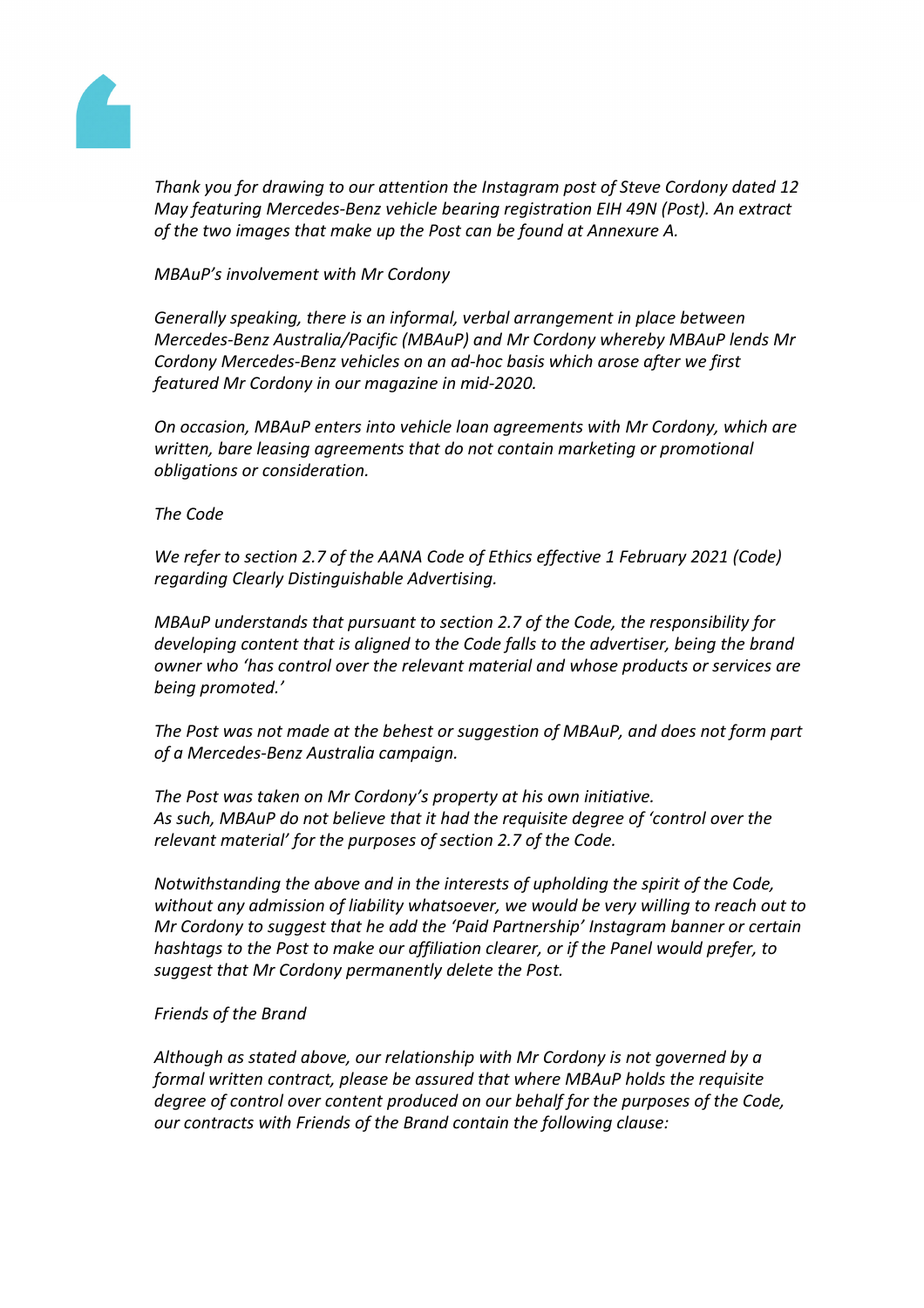

*…any advertising which may relate to MBAuP and/or its products or services, will comply with all relevant industry advertising codes, including but not limited to the FCAI Voluntary Code for Motor Vehicle Advertising and the AANA Code of Ethics…*

*Other*

*MBAuP do not believe that the Post is in breach of the following:*

- *• Sections 2.1 to 2.6 (inclusive) of the Code;*
- *• the AANA Code for Advertising and Marketing Communications to Children; or*
- *• the AANA Food and Beverages Marketing and Communications Code.*

#### **THE DETERMINATION**

The Ad Standards Community Panel (the Panel) considered whether this advertisement breaches Section 2 of the AANA Code of Ethics (the Code).

The Panel noted the complainant's concern that the Instagram post has not made it clear that this is a paid advertisement.

The Panel viewed the advertisement and noted the advertiser's response.

### *Section 2.7: Advertising or Marketing Communication shall be clearly distinguishable as such.*

#### **Is the material advertising?**

The Panel noted that it must consider two matters:

- Does the material constitute an 'advertising or marketing communication', and if so
- Is the advertising material clearly distinguishable as such?

### **Does the material constitute an 'advertising or marketing communication'?**

The Panel noted the definition of advertising in the Code. Advertising means: "any advertising, marketing communication or material which is published or broadcast using any Medium or any activity which is undertaken by, or on behalf of an advertiser or marketer,

- over which the advertiser or marketer has a reasonable degree of control, and
- that draws the attention of the public in a manner calculated to promote or oppose directly or indirectly a product, service, person, organisation or line of conduct".

The Panel considered that the clear placement of the product, the brand name tagged in the comments and the further information provided about the product did amount to material which would draw the attention of the public in a manner designed to promote the brand.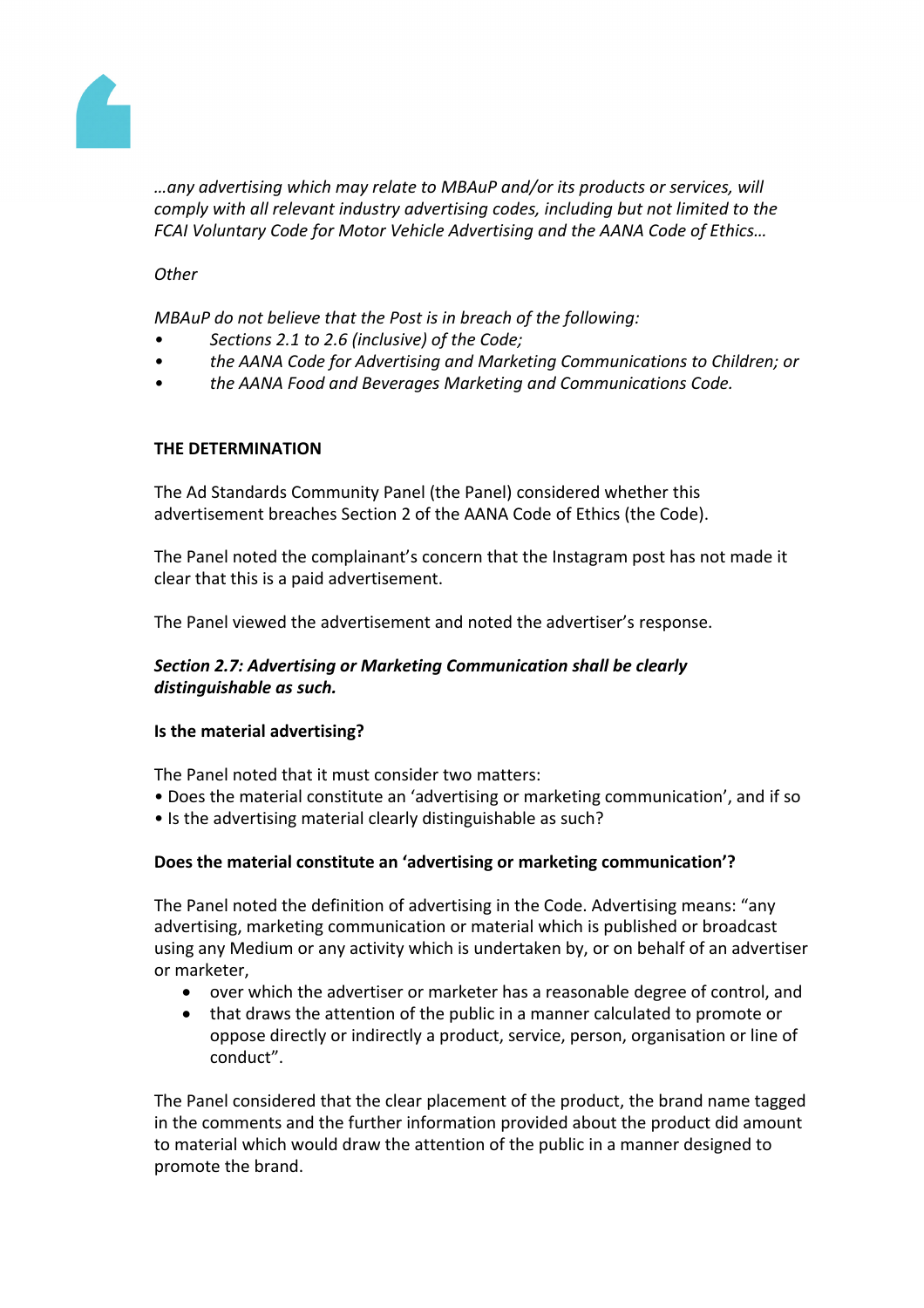

As to whether the advertiser or marketer has a reasonable degree of control, the Panel noted the advertiser's response that there is no formal agreement in place between Mr Cordony and the brand, however there is an informal verbal arrangement where Mr Cordony is occasionally lent vehicles. The Panel also noted the advertiser's response that there is no requirement for Mr Cordony to post about the product in this agreement.

The Panel noted that the Code does not define 'reasonable degree of control'. The Panel noted that there is no indication of timeframes around which the advertiser can be seen to exert control. The Panel noted that in the case of gifts to influencers the context in which the product is given cannot be ignored. The Panel noted that influencers operate as an advertising medium utilised by businesses to promote their brands and products. The Panel noted that influencers are sometimes paid, sometimes provided with free product and sometimes post about products in the context of longer term relationships without immediate incentive. The Panel noted that influencers' posts may also be created in circumstances in which there is no relationship context. The Panel considered that the Code's requirements should be interpreted with its purpose in mind, that is to ensure that consumers are informed, and that influencers should be transparent about their relationship with a brand, whatever form it takes.

The Panel noted that the advertiser chose to lend Mr Cordony vehicles as part of an ongoing relationship. The Panel noted that although there is no specific agreement in place for Mr Cordony to produce social content for the brand it is reasonable to assume that the motivation for an advertiser to provide free product to an influencer with whom they have a positive relationship is that they will post about the product or otherwise draw the attention of their followers to the brand as Mr Cordony did in this case. The Panel considered that the advertiser has undertaken the activity of entering into an arrangement with an influencer, and in choosing to lend vehicles to the influencer they are exercising a degree of control, and the post did draw the attention to the product.

The Panel considered that the post did meet the definition of advertising in the Code.

### **Is the material clearly distinguishable as such?**

The Panel noted the current Practice Note for the Code states:

*"Influencer and affiliate marketing often appears alongside organic/genuine user generated content and is often less obvious to the audience. Where an influencer or affiliate accepts payment of money or free products or services from a brand in exchange for them to promote that brand's products or services, the relationship must be clear, obvious and upfront to the audience and expressed in a way that is easily understood (e.g. #ad, Advert, Advertising, Branded Content, Paid Partnership, Paid Promotion). Less clear labels such as #sp, Spon, gifted, Affiliate, Collab, thanks to… or merely mentioning the brand name may not be sufficient to clearly distinguish the post as advertising."*